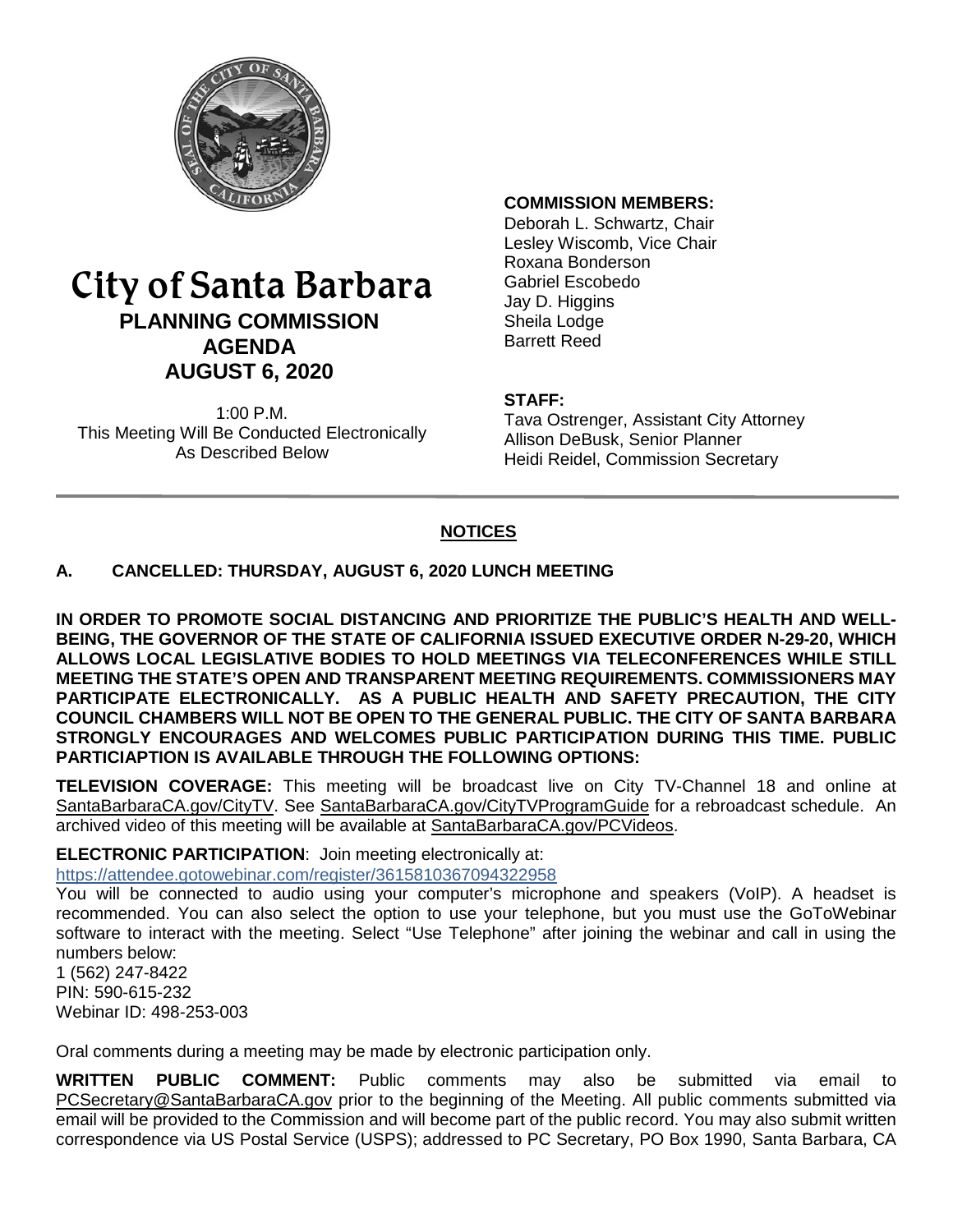93102-1990. However, please be advised, correspondence sent via USPS may not be received in time to process prior to the meeting and email submissions are highly encouraged.

**PUBLIC COMMENT:** Public comment on matters not listed on the agenda will occur at the beginning of the meeting. Members of the public wishing to speak must "raise their hand" in the GoToWebinar platform by selecting the virtual hand icon, which is generally located on most devices in the upper right hand corner of the screen. When persons are called on to speak, their microphone will be activated and they will be notified to begin speaking. Each speaker will be given a total of 2 minutes to address the Commission. Pooling of time is not allowed during general public comment. The time allotted for general public comment at the beginning of the meeting is 30 minutes. The Commission, upon majority vote, may decline to hear a speaker on the grounds that the subject matter is beyond the Commission's subject matter jurisdiction.

**PUBLIC COMMENT ON AGENDIZED ITEMS:** Members of the public wishing to speak on a matter on the agenda must "raise their hand" in the GoToWebinar platform by selecting the virtual hand icon during the presentation of that item. The "raise hand" icon is generally located on most devices in the upper right hand corner of the screen. When persons are called on to speak, their microphone will be activated and they will be notified to begin speaking. Each speaker will be given a total of 2 minutes to address the Commission. Pooling of time is not permitted during meetings conducted electronically.

**AGENDAS, MINUTES, REPORTS, & PUBLIC RECORD WRITINGS:** Documents relating to agenda items are available for review online at [SantaBarbaraCA.gov/PC.](http://www.santabarbaraca.gov/PC) You may contact City Planning staff at (805) 564-5578 for general questions about the status of a case.

**PUBLIC HEARING PROCEDURE:** The following review steps explain the sequence that all projects must undergo during a public hearing: 1. Introduction by the Chair; 2. Staff Presentation; 3. Applicant Presentation; 4. Public Comment; 5. Questions from the Commission; 6. Comments from the Commission; 7. Commission Discussion; and 8. Commission Action.

**AMERICANS WITH DISABILITIES ACT:** If you need services or staff assistance to attend or participate in this meeting, contact the City Administrator's Office at (805) 564 5305. If possible, notification at least 48 hours prior to the meeting will usually enable the City to make reasonable arrangements. Specialized services, such as sign language interpretation or documents in Braille, may require additional lead-time to arrange.

**APPEALS:** Decisions of the Planning Commission may be appealed to the City Council. In order to promote social distancing and protect the health and wellbeing of the public, the City Clerk will no longer be accepting appeals over the counter at City Hall. For further information and guidelines on how to appeal a decision to City Council, please contact the City Clerk's office at [Clerk@SantaBarbaraCA.gov](mailto:Clerk@SantaBarbaraCA.gov) as soon as possible. **Appeals and associated fee must be submitted in writing,** *via email to [Clerk@SantaBarbaraCA.gov](mailto:Clerk@SantaBarbaraCA.gov) and by first class mail postage prepaid* **within 10 calendar days of the meeting at which the Commission took action or rendered its decision. Appeals and associated fee post marked after the 10th calendar day will not be accepted.** 

**NOTICE:** On Thursday, July 30, 2020 this Agenda was posted on the outdoor bulletin board at City Hall, 735 Anacapa Street, and online at [SantaBarbaraCA.gov/PC.](https://www.santabarbaraca.gov/gov/brdcomm/nz/planning/agendas.asp)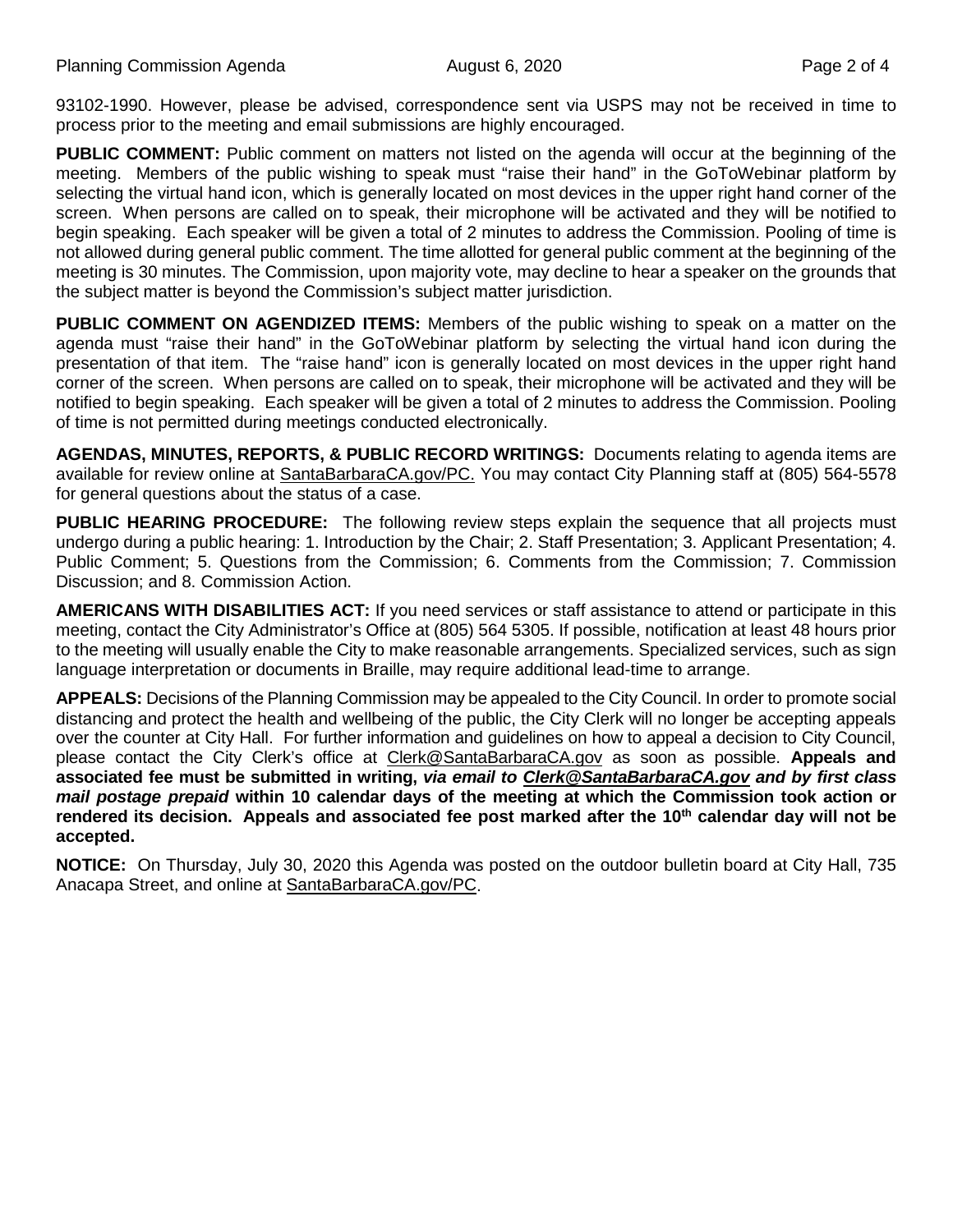### **I. ROLL CALL**

#### **II. PRELIMINARY MATTERS**

- A. Requests for continuances, withdrawals, postponements, or addition of ex-agenda items.
- B. Announcements and appeals.
- C. Review, consideration, and action on the following draft Planning Commission minutes and resolutions:
	- 1. July 16, 2020 Planning Commission Minutes
	- 2. Planning Commission Resolution No. 005-20 410 State, 27 E. Gutierrez, and 409 Anacapa Streets
- D. Comments from members of the public pertaining to items not on this agenda. Due to time constraints, each person is limited to two minutes.

#### **III. NEW ITEMS**

#### **A. MOBILE HOME PARK ZONING ORDINANCE AMENDMENTS**

Proposal to create a Mobilehome Park Overlay Zone, which would limit the allowed uses in existing mobilehome parks to: mobilehomes, permanent recreational vehicles, and accessory uses, reducing the potential for loss of affordable housing in existing mobilehome parks.

*Live Spanish translation will be available to assist anyone who wishes to address the commission during public comment.*

*Traducción en español en vivo será disponible para todos los que desean dirigirse a la comisión durante los comentarios públicos.*

Contact: Jessica Metzger, Project Planner Email: [JMetzger@SantaBarbaraCA.gov](mailto:JMetzger@SantaBarbaraCA.gov) Phone: (805) 564-5470, ext. 4582

### **B. ACCESSORY DWELLING UNIT ORDINANCE AMENDMENTS**

Proposal to amend the Inland Zoning Ordinance (Title 30) and the Coastal Zoning Ordinance (Title 28) related to regulations for Accessory Dwelling Units (ADUs). Proposed amendments would bring the City's ADU regulations into compliance with state law. Planning Commission will review the proposed ordinance amendments and will forward a recommendation to City Council.

Contact: Rosie Dyste, Project Planner Email: RDyste @ SantaBarbaraCA.gov Phone: (805) 564-5470, ext. 4599